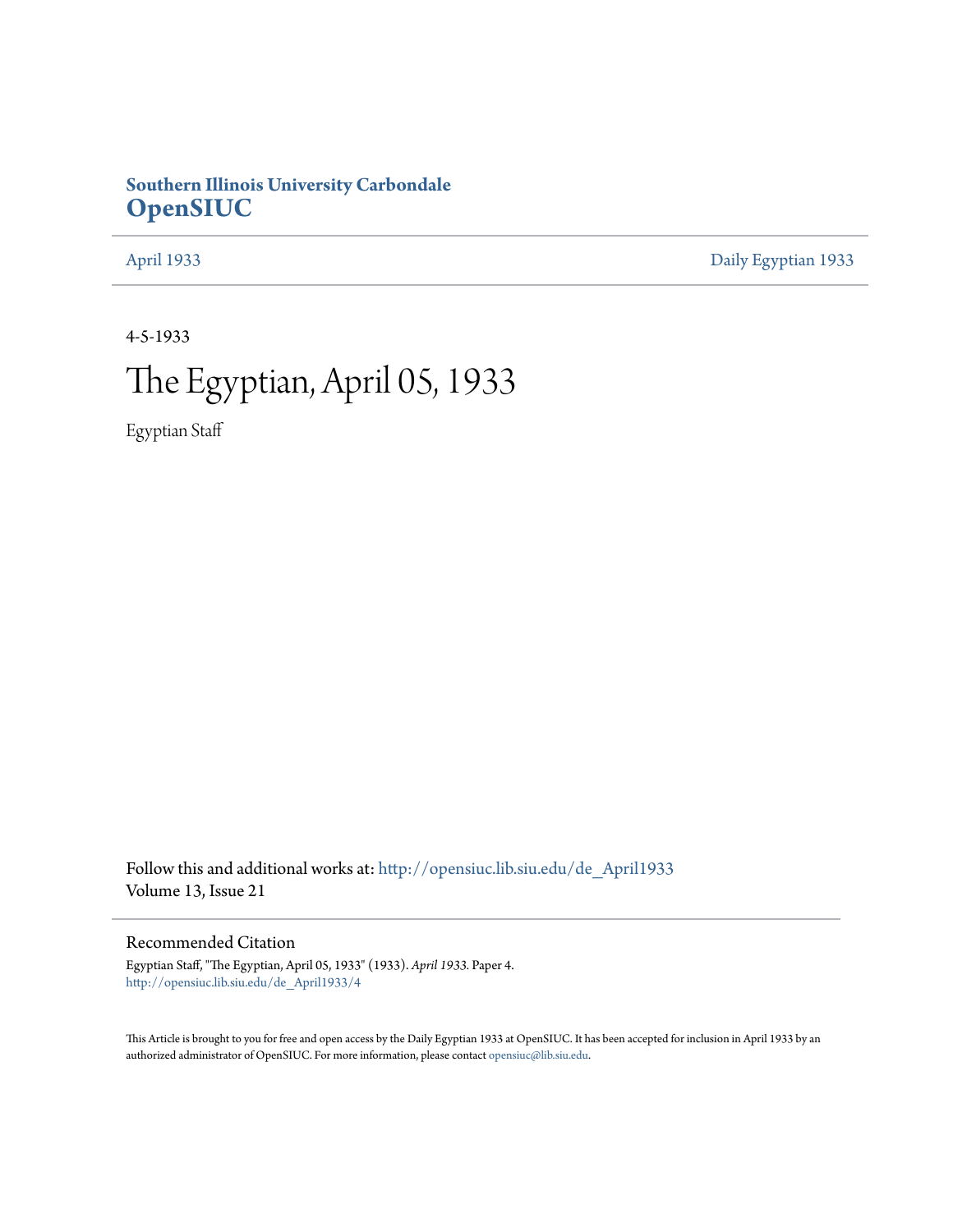

VOLUME XIII.

CARBONDALE, ILLINOIS, WEDNESDAY, APRIL 5, 1933

NUMBER 21

# **EGYPTIAN PLACES SECOND IN COLUMBIA ASSOCIATION CONTEST**

#### ANNOUNCEMENT OF AWARD IS Art Classes Send RECEIVED RECENTLY **BY STAFF**

A communication received recently from the Columbia Scholastic Press Association states that the EGYP-TIAN, weekly publication of Southern-Teachers' College had placed second in the newspaper contest held in New York, March 9-11. A few weeks ago information to this effect was released by the Carbondale daily paper and also by the weekly paper of Charleston Teachers' College. The EGYPTIAN however did not deem it advisable to definitely make any statement as to the award received inasmuch as the advisors and editors had not, been formally notified.

of the paper came through an announcement of the contest published in the New-York Times, March 10. According to this article, nine papers placed in the first ranks, nine in the second, and seven in the third place. The EGYPTIAN was first among those in the second place, but it is not known what significance this may have on the rating of the local publication.

Hundreds of papers, magazines, and annuals from all parts of the United States, including two from Alaska and two from Hawaii, were entered in the contest. The awards were based on the type of school or college represented and the enrollment of those schools.

The score sheet usually received at the conclusion of the contest is expected to arrive within a few weeks. These sheets are valuable to the staffs of the papers in that it is possible to determine the strong and weak points of the publication.

#### College Orchestra Presents Half-Hour **Concert at Meeting**

Under the direction of Mr. David S. McIntosh, the college orchestra presented a half-hour concert at the teachers' meeting, Thursday evening, prior to the address given by Dr. Will Durant. As the opening number, the the dining room, for as soon as they orchestra played "Beautiful Galathe" (overture) by Fr. V. Suppe. The second number on the program included several solos; trumpet, 'cel-This number, lo, oboe, and flute. The Golden Cockerel Selection" by N. Rimsky-Korsakow and arranged by Charles J. Robert ...,<br>ten dominant themes.<br>The Student Charles J. Roberts, was made up of

Prince" by Sigmund Romberg, are cussi-The number used such familiar and favorite selections as the "Serenade," "Deep in My Heart, Dear," "Drink-Song."

Enter an editorial or a news-story in the Mu Tau Pi journalistic contest.

# to East St. Louis

**Campaign Posters** 

**MARJORIE** WINTERSTEEN

Friday afternoon, immediately following the display of posters made by the college art classes and by child-The information of the placement ren of the Brush school, these postwere sent to East St. Louis to be exhibited at the sectional meeting of the Teachers' Association to be held there Thursday and Friday of this week. The officials of the Association are planning to have slides made ing the posters themselves.

The college art classes evinced unusual talent and originality in the drawing of these posters, the theme of which was based on the state-wide<br>campaign of "Save the Schools."

Marjorie Wintersteen, who superis to be complimented on the excellent work done by the children of the school. The posters were well drawn, the colors interesting, and the subjects clever.

Miss Wintersteen was supervisor fall and winter terms. She was graduated last June, but since that time she has been doing extension work here in addition to teaching at Brush school.

### **Second Annual Contest of Mu Tau Pi** Closes Friday, April 7

On Friday of this week Mu Tau Pi Article by Neckers will close its second annual journalistic contest. At four o'clock, April 7, all entries will be collected from the box that has been placed in front of the EGYPTIAN office, and the member. of the society will promptly select the best article of each typeeditorial and news-feature. Names will be removed and numbers will be given each contribution before the selection is made.

At the present writing a number of articles have been submitted, but they are exclusively from upperclassmen. Since the purpoe of the contest is to stimulate a more general interest in journalism on the campus. it was hoped freshmen as well as upperclassmen would compete. An announcement of the winners and their articles will appear in next week's edition of the EGYPTIAN.

Rules of the contest have appeared in previous editions of the paper, but in case someone who still wishes to contribute has not read them, the rules are repeated here. Anyone who staff or of Mu Tau Pi may compete. accorded. The articles to be considered fall into two groups-editorials and newsfeature articles-and a prize of two dollars and a half will be awarded to the author of the best article of each type. The name of the writer, his vised the drawings at Brush school, classification, and his address must annear on his copy.

#### FORMER S.I.T.C. STUDENTS TO HOLD BANQUET IN E. ST. LOUIS

On April 7, a number of teachers of the southwestern division of Southof art at Brush school during the ern Illinois Teachers' Association will hold a banquet in East. S. Louis. These teachers, all former students of S. I. T. C. have this banquet each year as a means of renewing old friendships and acquaintanceships

**MISS VELMA CRAIN E LECTED** PRESIDENT OF SOUTHERN TEACHERS

Appears in Issue of Chemical Journal



#### DR. J. W. NECKERS

A review by Dr. J. W. Neckers of the accomplishments of Professor George M. Browne, recently retired professor of this college, appears in the April issue of the Journal of Chemical Education. This magazine<br>is a publication of the American Chemical Association, one of the largest professional organizations in existence, and Dr. Neckers' article well of these posters in addition to display- is not a member of the EGYPTIAN : deserves the honor which it has been

> Dr. Neckers has told in a few well worded paragraphs the part that Professor Browne occupied in the realm of the teaching of chemistry during the last forty years. After graduating from the Massachusetts State Normal School at Westfield in 1881, Professor Browne continued his studies in German, Chemistry and physics at Harvard University. For two years he worked in chemical research in association with Arthur Michael of Tufts College, finally deciding that his career was that of teaching. His first position was at the Cook County of New York on the subject "The Normal School in Chicago, going from there to the Wisconsin State Normal

PROGRAM OF 1933 MEETING REACHES PEAK OF ALL **SESSIONS** 

At the general business session of the fifty-third anual meeting of the Southern Illinois Teachers' Association, Miss Velma Crain of Golconda was elected president. Miss Crain. will hold office for the ensuing year. Other officers elected were:

First Vice President, L. W. Brown, Jonesboro.<br>Second Vice President, Charles E.

Wingo, Zeigler.

Recording Secretary, Miss May S. Hawkins, S. I. T. C., Carbondale. Secretary. Roy Corresponding

Hoffner, Carbondale. Financial Secretary, George Mc-

Derman, Metropolis. Treasurer, M. L. Hunt, McLeanshoro

Members of the executive and governing committees were also chosen at this time. Mr. W. A. Furf, S. I. T. C., Carbondale, was named chairman of the executive committee.<br>Other members are: Mr. Elmer Swofford, Benton and J. W. Craigington, Cairo.

Mr. L. E. Etherton, Murphysboro, Mr. L. E. Etherton, Murphysboro,<br>Mr. A. A. Waller, West Frankfort,<br>and Miss Mary C. Roberson, Mound City, comprise the executive committee.

#### 1933 Meeting Successful

The meeting held last week end was considered by many teachers and superintendents of this district to have been the high-water mark of Southern Illinois meetings. One of the attractions of the two day session was an address by Dr. Will Durant

(Continued on Para  $61$ 

#### Illinae and Forum **Select Teams for** the Spring Debates

# "Women Not Emancipated," Says Dr. Durant

#### By FRANCES NOEL

Dr. Will Durant had obviously decided just what he wanted to say before the reporters were admitted to called in, he asked them<br>blank if they didn't con-<br>it "tough" luck to be a were point sider girl. The boy reporter immediately retreated from the conversation and left his two girl colleagues to answer the question. But he needed no ans<sup>1</sup> <sup>14</sup> have never met a woman who siders her job—to make the finest wer, for immediately Mr. Durant and isn't anxious to be maried," was Dr. possible children." the other men nearest him at the Durant's reply. cussion of the emancipation of wo-

"Women are still in a disadvantageous position," he declared, "for ciety?" after all it depends on the man when ing Song," and the "Students' March the marriage will take place. Wo- place in the economic world. men may take the initiative in ar-

that table in the Roberts Hotel din-1 word he had to offer, a certain un-viewer remarked. dercurrent of disagreement manifested itself.

first?" someone asked.

"If a woman can't table plunged pell mell into a dis- get a husband, she is usually consid- a target for all sorts of eager chal- Moss, Carbondale; Charlie J. Moore, ered a failure."

> "You feel then that women have an inferior place in American so- rested his head on his hand as if in

"No, she merely has an inferior She has sought emancipation from the ranging the situation, but the man de- drudgery of the home only to find it termines the age of marriage." And necessary to go to work-oftentimes between mouthfuls of food the noted in the factories. When this job is lecturer continued his assertions that added to the work that nature has

women are no more free from male given her in nearing children, the domination today than they used to result is that the woman has more and Forum debate teams, work on the liline an fifty per cent of the burden." the annual spring debates has begun<br>"You seem to be against the idea in earnest. At the try-outs held last ing room seemed to drink in every of woman emancipation," the inter- week, the following young women

(Continued on nage 6)

wish to point out that emancipation Sander, Marion; Lois Snider Pinck-"Don't you think that women vol- of woman doesn't yet exist. Nor will neyville, and Marjorie Womble, Caruntarily wait until they are older to it ever exist until woman does her bondale. marry so they may have a career job as well as man." . . . . What is Sniderwin of Benton and Dorothy .<br>woman's job?—It is what nature con-

> This remark immediately served as lenges and questions. Juring which Mound City; Don Brummet, Du search of relaxation from the argument that was taking place.

> At last he interrupted the convernecessity for one sex to be subject not made definite arrangement as to the other," he asserted. "The wo- the division of the teams. The alterman makes the mistake by attempt- nates on both Illinae and Forum

 $(Continued on page 6)$ 

With the selection of the Illinae were selected to represent the Illinae; "No," Dr. Durant declared, "1 only Eleanor Etherton, Carbondale; Wilba Alternates are Georgia

The Forum, with the largest number of men trying out for the debate in recent years finally selected: Harry Dr. Durant finished his meal and Quoin; and John Stansfield, Mount Carmel. Alternates are Guy Lambert, Carbondale, and John McCluskey, Carterville.

Sims. Du Quoin.

At the time of writing the coaches sation again. "There is really no of both forensic organizations had

(Continued on page 2)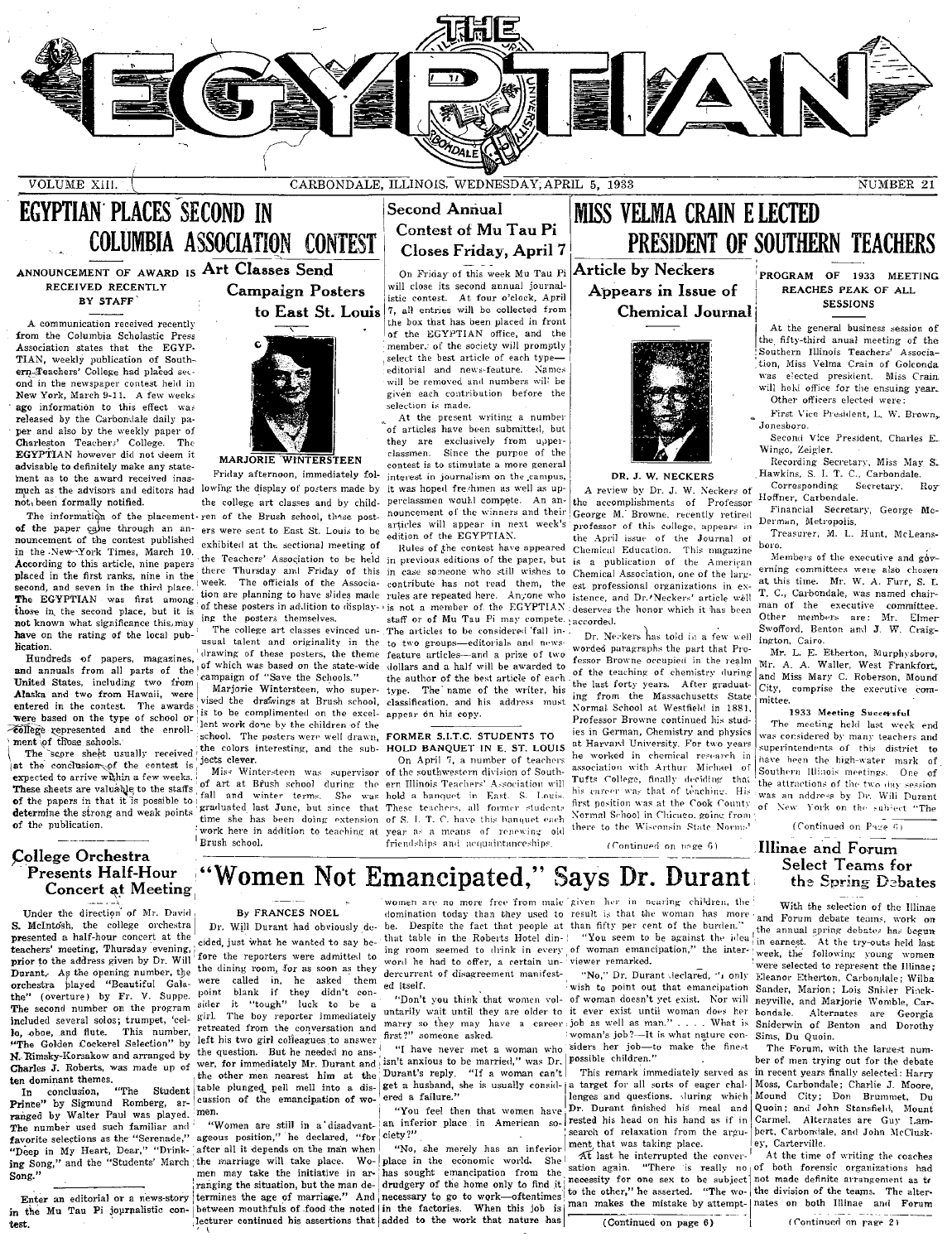#### PAGE TWO THE EGYPTIAN **ILLINAE AND FORUM SELECT** Delta Sigma Epsilon S. I. T. C. League of **Found Articles** Stagecraft Class TEAMS FOR SPRING DEBATES Works on Scenery for **Women Voters Attend** (Continued from Page' 1) March 22: "College Handbook of Last Tuesday afternoon, Delta Sigteams will be at the service of both writing" was found by Myrtle Fis-Operetta, "All at Sea" **Spring Field Meeting** ma Epsilon entertained members of the chapter at an informal tea and the negative or affirmative debaters. cher. musicale. On the musical program March 27: A single glove, found Working with the music clubs in Meeting with the Leagues of Wo-Neither the presiding officer nor were included numbers by Betty<br>Dill, Frances Phillips, and Maurie the panel of judges has been named by Polly Nooner the production of "All At Sea," memmen Voters from various cities and by the committees made up of both March 28: Martin Schaeffer found colleges throughout the state, members of the class in Stagecraft have Taylor, pledge. Miss Dill and Miss bers of the S. I. T. C. chapter attendfountain pen. organizations. egun construction of scenery for the Phillips offered a violin duet, and March 29: A fountain pen found<br>by Marjórie Whiteside. Frank Lauded the convention held at Springfield. The annual spring debates are recoperetta. Barbara Jane Scott, Karl Miss Taylor presented a xylophone Illinois, last Monday and Tuesday. ognized on the campus as the high For the concluding number, er found a pair of gloves. Bauman, and Frank Smith, assisted solo. Speakers for the sessions included oflight of the entire debating season by Mary Elisabeth Batson, Mildred the three young ladies offered a trio ficers of the Illinois league and legisfor both the Illinge and the Forum. Fore, Cecil Rushing, Margaret Hufffor violins and xylophone. A number of articles were brought lators, and the program Tuesday cov-Because inter-collegiate debating at man, Alberta Hamilton, Mildred Bowfrom the lilbrary, these articles havered such events as attendance at the this college is rare, both groups coners, Helen Loomis, and Thomas Set-A number of house residents spent ing been found there during the past legislature, visits to the Supreme centrate their efforts on this final inthe week end at their respective tle, have built miniature stages, perterms: compact, necklace, two pins, Court, and a call on the Governor. tra-collegiate argument. homes: Rita Braun, Margaret Hueckfect in detail. One of them will be a silk coin purse, a purse containing According to the program arrangselected as a model for the actual el. Belleville: Ida Kell. Helen Dollins. a fountain pen and compact; a cloth ed in advance, the conference open-It isn't too late to try to win a Benton; Betty McElhattan, Du Quoin; purse, a number of locker keys, a settings. The project is under the ed with registration at noon Monday, prize in the Mu Tau Pi annual journ-Maureen Webb, West Frankfort; direction of Miss Lulu Roach. lock and key, and several pairs of at the St. Nicholas Hotel. At twelve-Julia Jackson, Dorothea Trousdale, alistic contest Since the whole musical comedy gloves. thirty, Lucille Eckert, president of Vienna; Betty Jones, Mabel Silktakes place on the good ship "Pinathe campus organization, presided at Dr. C. M. Sitter wood, Christopher; Lucille Chrisman, PERSONAL fore," one stage set will be rea luncheon and Miss Hilda Stein con-Pinckneyville; and Lena Hoorebeck, ducted a discussion of "Problems of College Leagues." Subsequently Mrs. quired, but that one presents diffi-**DENTIST** culties. The models, on exhibition<br>during the teachers' meeting last Sesser. Unholy Three, Hearken! . Office Over Fox Drug Co. Send a committee to our house at Florence Fifer Bohrer, state senator Telephone 349 Helen Crisp of Marion visited at week depict half a lower deck and ten-thirty tonight to discuss terms from Bloomington, addressed the convention, and Mrs. E. H. Lunds, Residence: Schwartz Apts. the chapter house during the teach-D. S. E. for ransom. part of an upper deck, with stairs ers' meeting. Miss Crisp, who was state legislative chairman, spoke on joining the two, and cabins just off graduated from S. I. T. C. last June, the decks. To the right, rising from "The League of Women Voters." SPONSLER SERVICE STATION is now teaching in the high school at the higher decks, are smoke stacks, Later in the evening the delegation RED CROWN and Red Crown Ethyl Gasoline, Iso-Vis and Polarine Herrin. During Miss Crisp's attendhuge in proportion. In good perfrom the University of Illinois pre-Motor Oils-S. E. Corner III. Ave. & Walnut-Carbondale, Illinois. ance here she was president of Y. W. spective, running along the back of sented a play, and the representatives TELEPHONE 224 C. A. for two years and president the stage, is the railing of the ship. from Northwestern University led a In details the models are equally of Delta Sigma Epsilon for a similar discussion. period of time. well furnished. Curtains are gather-Tuesday the convention called on ed at each side of the stage, and in legislators before the session of the S. S. MULLINS, Jeweler Margaret Reynolds and Louise the back are tiers of waves, regular House and Senate Hundley of Vienna were guests at the were opened, Located over Fox's Drug Store-Exclusive Watch and Jeweffect and color. Lights are used in and then attended the legislative house last week end. Miss Reynolds<br>|attended S. I. T. C. in 1929-30 and elry Repairing-Engraving and Stone Setting-Quick Service the back and to some extent the meetings until noon. At the inat Moderate Prices lighting system for the play has alformal lunheon that followed, Miss was a member of Delta Sigma Epready been worked out. Elizabeth Logan, official of the silon during that time. Certainly with the combined efforts Illinois League, led a discussion of these students of music, art, and problems of threee organization Mrs. George Whitlock, the former dramatics, and their coaches, "All At Maurnice Leonard, of Du Quoin, vis- of college leagues. Visits to the This Riding Boot Sea" should be a first-rate producstate departments and to the Suited at the chapter house last Thurstion. The music, exclusively selecpreme Court were made at two-<br>:thirty, and the conference was cliday and, Friday. Mrs. Whitlock tions from the Gilbert and Sullivan graduated from S. I. T. C. in 1929, show what  $5^{00}$  will buy operettas, is distinctly good music, maxed at four o'clock by a call on since which time she has been teachand the talent of the cast and scenic Governor Horner. ing in the schools at Du'Quoin. producers is the best that the college Miss Hiida Stein, sponsor of the looffers. cal eague, and Mrs. Alice Kelsey Anthony Hall **FRIENDLY FIVE** Wright chaperoned the delegation from S. I. T. C. that included: Lucille Eckert, Aileen McCue Martha Ma-**SHOES** Work on White Anthony Hall was host Friday noon to a joint dinner of the Phi Delta Mackin, Marion Vandenberg, Mary Elephant Sale to Eleator Helm, and Catolyn Troutt. Kappa and the Kappa Phi Kappa fra-Le de la componentación de la componentación de la componentación de la componentación de la componentación de<br>La componentación de la componentación de la componentación de la componentación de la componentación de la co Begin Immediately

Faculty

Dr. Vera Louise Peacock was in St. Louis attending the Flower show. Miss Lulu Roach and Miss Aileen

Mrs. Julia Chastaine, Mrs. Helen Matthes, Miss Sara Baker, and Miss Annemarie Krause attended the Flower show.

Tomorrow afternoon at three o'clock, Mr. Louis C. Petersen of the department of Industrial Arts will give an address over station WEBQ, Harrisburg. The subject of Mr. Petersen's address is "Why the Practical<br>Arts Should be Taught in the Schools."

#### College Students Instruct Model **Lessons at Meeting**

In addition to a number of college companied Mrs. Whittlesey to Effing- instructors who presided at sectional meetings or gave addresses at the recent teachers' meeting held here last week end, two students, Marion Allen and Marjorie Wintersteen were also on a program.

Friday afternoon, Miss Allen, art litor of the Obelisk, taught a model in art appreciation.



**SHOES** 

GIRLS! **MEND THAT RUN Bring Your Hose** to **BUZBEE FLOWER SHOP** 

West of Campus

Lucy K. Woody announced that com-

of objects from long retained "found"

er sources, will be wrapped and sold

at auction. Student aid is quite es-

Student Loan Fund.

ternities. President Shrvock was the honored guest at this dinner. Mr. Preliminary work has been started Flemin W. Cox of the S. I. T. C. facon the White Elephant Sale which ulty was toastmaster,<br>will be held in several weeks. Dean

Friday evening the City Superinmittees have already been appointed tendents with their wives and guests (arpenter and Miss Marion Harris for the bi-annual affair. The "white' had their annual dinner at Anthony were the week end guests of Miss for the bi elephants," a heterogeneous collection Hall, Dr. J. B. Edmonson of the Un- Julia Jonah. iversity of Michigan was the princiarticles in the office and various oth- pal speaker at this meeting.

About twenty teachers made Ansential in an affair of this sort; con- thony Hall their home on Thursday sequently all persons whose help is and Friday while the Southern Illisolicited by the committees are urged nois Teachers' Association held its to respond in a cooperative manner. sessions on the campus.<br>The proceeds contribute to the

Miss Mary Hood of Cairo was week end guest at Anthony Hall.

Mrs. Charles B. Whittlesey, grand daughter of Dr. Robert Allyn, the first president of the college here, was the guest of Miss Mary Crawford Friday.

On Saturday Miss Crawford with Mrs. Ella Sanders of Jonesboro acham, Illinois, where Mrs. Whittlesey<br>took a train en route to her home in New London, Connecticut.

The Michigan state legislature recently passed a law that affects all teachers college students. The law states that no degree or diploma shall lesson in drawing to twenty-four pube granted to any student of such pils of the Brush school. Following colleges after June 30 1933, who has Miss Allen's period of instruction, not successfully completed a course Miss Wintersteen presented a lesson in political science.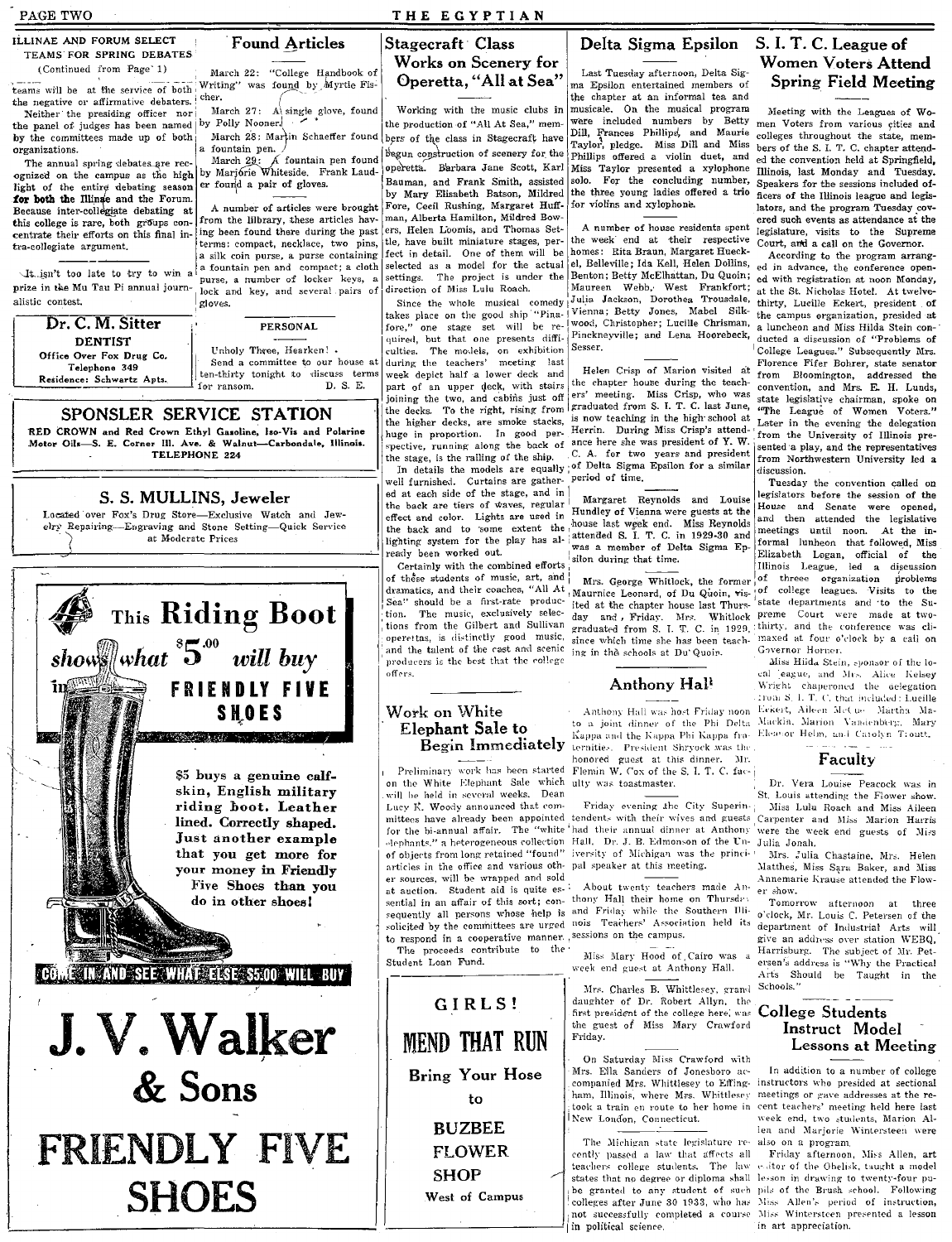THE EGYPTIAN

### Sharps and Flats

It was mhlnight one Saturday night in a graveyard. And a weary figure wandered among the gravestones with a light, reading the worn names and epitaphs. Searching, ever searching, for some forgotten grave.

The Barth theatre had dismissed and the gay theatre crowd thronged the sidewalk. A little to one side a forlorn beggar was selling lead pencils. Apparently in the heighth of his manhood, yet forced to beg.

What was the meaning of these dismal scenes. Then, we met with some boisterous fellows in a cafe who were having a royal time telling some highly humorous accounts of frat pledges who were having a hard time<br>of it. Then we understood. Chi of it, Then we understood. Delts again.

son't take the blame so she is really a not cardiner, John Gilbert. planned, it does not take very long this turmoil of feelings. Reginald is Sincerely yours, and the seed of the artist as Sincerely yours, to prepare them.

that people never go anywhere in particular on them except up and down the street, back and forth. The antinoise society should issue a proclamation or an edict. That's what,

We have sworn off talking about the government. Everybody else does <sub>p-too</sub> much of it. Even Amos n'Andy and Eddie Cantor talk so much soft soap about the glory of the administration that we feel like urping. From now on the President and his cabinet and the politicians shall not be discussed by us. We Woodin do it.

*of evolution.* Most any time you ene Thurmond, Elizabeth Anne West.  $\left\{\text{High School Notes}\right\}$  eventually makes the book its herity of  $\left\{\text{Poisson} \right\}$ happen to notice it is having its face lifted. Now it is resting for a little while after the latest modifications. The latest introduction "looks" like air outdoor bar. And maybe after April the seventh people will stop and chat over a stein of beer. And you can blow the froth right on the sidewalk too, if you want to,



More than a hundred students particularly men, who are doing light from the four college classes are list-housekeeping. The dietaries have ed as having a  $4.5$  average or better been quite complete, and often rector the winter term. A number of ince have been included but there has for the winter term. A number of ipes have been included, but there has these students, however, while math-heap as little commant on them that ematically having the high average we solicited opinion this week in an and neroine, Reginald Wellar Theories ematically intervalsed to isometry four sub-effort to discover how much they ac- plot of the story is neglible, did not carry the customary four subjects, and consequently it was not a particularly difficult matter for them to make a 4.5 average. On the basis of four subjects, a 4.5 average or better signifies grades of 2 A's and twice." Eileen McNiel commented, who is constantly seeking beauty, is want to make a suggestion to you. 2 B's or better.

The completed list of students follows:

Then we hear another excuse why Harold Adams, Juanita Adam<sup>-</sup>, *indima Randolph*, however, found Throughout the novel the reader is a fellow wants to miss chapel. He exameder is change Baysinger, Afton Beasley, Ina helm v

ley, Ruth Sullivan, Maurie Taylor, department." [ions]<br>Wilson H. West Cornelia Yaeger, Eaton Commends Them [him. ey, Ruth Sultivan, Maurie 1 aylor,<br>Wilson H. West, Cornelia Yaeger, Eaton Commends Them him. The men to an time of the last of the heard very few criticisms of

for Winter Term has been publishing complete menus

that the department of Household Arts has prepared to help students, been so little comment on them that<br>we solicited opinion this week in an effort to discover how much they ac- plot of the story is neglible, the en-  $\frac{1}{2}$  in editorials:<br>tually are used. <br>tually are used.

and I haven't really used them. But portrayed in sharp contrast to  $\frac{Syl}{M}$  which is the book exchange. I<br>then I don't do light housekeeping ex-<br>then I don't do light housekeeping ex-<br> $\frac{Viz}{M}$  whose only objective in then I don't do light housekeeping ex-  $\frac{1}{2}$  whose only objective in life is to think that the persons in charge of clusively.<br>clusively. Sometimes I eat out. On keep herself beautiful for the eyes the book exchange s

a fellow wants to miss chapel. He Eugene Baysinger, Afton Beasley, Ina them very much worth while. "The confronted with a myriad of conflict- the students' save could be spent in explains that he explains that he and his explains that he and his girl friend Brown, Kathryn Cavella, Georga Cor- fact that the EGYPTIAN contains ing emotions. Because Milne takes other necessary ways. This is also<br>have had a falling out about some.  $\frac{1}{6}$ , Mi have had a falling out about some- lis, Mildred Goings, Cornell, Florence recipes every week makes it unneces- the reader through every conceivable the viewpoint of many college stu-<br>thing that is entirely her fault, but C thing that is entirely her fault, but Croessmann, Zella Crowder, Lois ary for students to waste time pre-<br>she doesn't see it that way, and she must be thought and please consider the suggested of the suggest-the sugges-Mary Davidson, James Ward Dullow, paring meals. After the meals are of Wellard is one made conscious of tion.<br>Thelma Farthing, Harold Felty, Rey. planned, it does not take very long this turmoil of feelings. Reginald is won't take the blame so she is really Thelma Farthing, Harold Felty, Rey- planned, it does not take very long sore too. The boy doesn't even want notel Gardner, John Gilbert.

The author description of the has his room rent paid a Ralph Thompson, Hazel Louise Tow-<br>month in advance. We sympathize ery, Elma Trieb, Robert Walker, Jane going to school, to bother so much and more than ordinary egoism with the unhappy wretch, and suggest Warren.<br>
with the unhappy wretch, and suggest Warren.<br>
that he hed botter cat on good with a long article written about

Ruth Marie Zellers. "Oh yes, we use them!" Harrison By the merest suggestion, by the I have heard very few criticisms of Euch Marie Zellers. In fact,

Dorothy Baysinger, Edna Mac Ber-<br>ger, Clifford Boner, Herman Bretsch, dents was held Wechesday during of his novel in the inspection of Well-<br>Alice Carol Fugate, Stanley W. Halls, chanel hour in Mr. Warren's recita-lard's Velma Harvey, Lena Johnson, I. Ol- times was to maxime service interesting philosophy-<br>iver Karraker, Josephine Mary Krill,  $\begin{bmatrix} \cos \theta & \sin \theta & \sin \theta \\ \cos \theta & \sin \theta & \sin \theta \\ \cos \theta & \sin \theta & \sin \theta \end{bmatrix}$  and the philosophy of a man who is bot Iver Karraker, Josephine Mary Krill, cuss certain subjects to be offered the philosophy of a man who is both husband is unaware; she dines out<br>Evelyn Lemons, Eileen McNeill, Jua- in the high school this summer. imaginative Evelyn Lemons, Eileen McNeill, Jua- in the high school this summer. imaginative and yet practical. whenever and with whomever she<br>nita Murphy.<br>New the summer courses to be given during the sum- Two People is simply the st do.Jph. Lenora Rodd. Mary Alice Roll, <sub>as:</sub> M. M. History, Commercial Geo- piness in the possession of the beauti-<br>Grace Shenk, Mildred Helen, Simon, lovenby, Commercial Civics. English ful, and the other who sunnlies that

In open competition so they will average out who have not re- plot of land by institution. The coveting and flattering glances. the other lovely things of his home.<br>
probably not be able to pay the rent mond Richadson, Vi

less they can get a monoply on wine the aid of a derrick.<br>and distilled liquor. Well, prohibition is a great thing, in the Mu Tau Pi journalistic con- ies, dinners, teas, dances. Sylvia is ful reading for those who do not test. **its, in process of investigated** was not independent of Regin- the abscence of plot.

# **BOOK REVIEW**

lished by E. P. Dutton and Com-<br>pany, Inc., New York. 1931.

Only after one has read the first expressed in letters written in rhet-<br>two or three chapters of A. A. Milne's original classes are so varied and pertintwo or three chapters of A. A. Milne's oric classes are so varied and pertin-<br>Two People is it possible to catch the ent. the EGYPTIAN is publishing a Two People is it possible to catch the ent, the EGYPTIAN is publishing a whimsical spirit of the novel as it four of them and weak weat of whimsical spirit of the novel as it few of them each week. Most of slowly reveals the personalities of its those included below are definitely slowly reveals the personalities of its those included below are definitely hero and heroine, Reginald Wellard related to issues and controversies are used. tire theme centering about the char-<br>McNiel Voices Opinion acterization of the two principal peo-

ple. Wellard, a writer and dreamer the readers of the EGYPTIAN, I who is constantly seeking beauty, is want to make a suggestion to you.

to be near her, but if he goes to Aubrey Land, Wilma Johnson Lou- Makuh Offers Comment | the artist whose mind does not func-<br>chapel he has to sit beside her. And den, Dorothy McElvain, Paul McRoy, Mike Makuh did not encou chapel he has to sit beside her. And den, Dorothy McElvain, raut wereo,<br>if he doesn't go, the girl, who is a Charlie J. Moore, Paul M. Nehrt, printing them. "I've hardly ever but whose thoughts are on a more of the gy and but whose thoughts are on a more  $\begin{bmatrix} \text{Dear} \\ \text{What is the idea of publishing a} \end{bmatrix}$ James Lasey Payne, Marie Phillips, printing them. The hardly ever the model model are on a more will what is the idea of publishing a Henrietta Piltz, Carl Renshaw, Gus, used any of them," he said, burst of a fallen sky-r to square accounts. The poor chap is Henrietta Piltz, Carl Renshaw, Gus lised any of them, he sald, burst of a fallen sky-rocket, the ar- school paper unless it is a matter of in a dilemma and might commit sui- F. Roth.<br>
eide to save his honor only for the Pauline Sorgen, Ruth E. Stevenson, general do. Somehow, you just less an ordinary man with existent and meeting the session often enough for

that he had better get on good relationships and the members of the members of the members of the members of the members of the same in the had better get on good relationships and the members of particle written about the tions with his former sweetie. For Richard T, Arnold, Rhoda Mae commany."<br>a while anyway what-a-may-call-it sorority was home<br>a while anyway a while anyway.<br>Baker, Susan Edith Davis, Gilbert Lare very helpful to many students,"  $\left[\frac{1}{2} \right]$  and although the deep at earn over the week end; her boy friend Doolen, Virginia Draper, William  $\frac{are}{v}$  very helpful to many students," ful, and although she does not come already knows it so why tell the nuh-Besides bicycles we have another Robert Finley, Rachel Graves, Eva Verena Nothaus insisted, however. up to the intellectual and spiritual and spiritual and spiritual and spiritual and spiritual and so why tell the pubvehicle to look out for. The said Walter Hall, Lowell Hicks, Margaret  $\begin{bmatrix} u_{\text{max}} & u_{\text{max}} \\ v_{\text{max}} & v_{\text{max}} \end{bmatrix}$  and they are very appetizing," perfect wife—incredibly lovey and in- Just what is the peper for? Maymotol and they are very appetizing," perfect wife-incredibly lovey and in-<br>Hill, Kathryn Lentz, Irma Oberto, Sam- and Kathryn Shelton remarked, "One eredibly practical. But as she fails to be you can tell me,<br>Ruth N. Merz and Kathryn Shelton remarked, "One credibly practical. But as she fails to be you can tell me.<br>of the best items each week is the sympathize with Reginald's moods, Yours sincerely, uel J. Scott, Evelyn Simpson, Law- of the best items each week is the sympathize with Reginald's moods, Yours sincerely, Yours sincerely, the state of the sympathize with Reginald is forced to seek compan. rence Albert Springer, George Stan- menus given by the Household Arts Reginald is forced to seek compan-<br>lev. Ruth Sullivan, Maurie Taylor, epartment."<br>

Eaton exclaimed. "I meant to tell slightest touch, Milne has pictured the college paper this year. In fact,  $\frac{1}{2}$  von about them sooner. You know, the dominating weakness of his char. I don't recall any certain critic Louis Bertoni, Ruby D. Correll, you about them sooner. You know, the dominating weakness of his char- I don't recall any certain criticism Margaret Ann Cummings, Elisabeth I had quite'an experience with them. acters. Sylvia's vanity is displayed that is worthy of mention, which was<br>Dill Iassie Cardner Nedra Frances The other Wednesday I was over at in her ca Dill, Jessie Gardner, Nedra Frances The other Wednesday I was over at in her casual acceptance of the pub- made by a student. This is quite re-<br>Goggin Ethel T. Hideg James Lewis, some fellows' apartment, and the sup- licat Goggin, Ethel T. Hideg, James Lewis, some fellows' apartment, and the sup- lication of Reginald's book. Instead imarkable that so few criticism Rowena Lisenby, Marie Louise Moll- per was one taken out of that day's of rejoicing with her husband, she is fleard in such a large college.<br>man Janette Morris George Moseley, paper. And it was good, too, I'm flattered by man, Janette Morris. George Moseley. paper. And it was good, too, I'm flattered by the dedication of the Despite this good advantage, I of-<br>Frances Noel. [fer one criticism. That is the man-Frances Noel.<br>Frances Noel. That is the man-<br>Weekly and har and har and har and har and her in which the paper is delivered Wendell Otey, Alice Phillips, Ver- herself in my heart," and her em-James Sandwich shop is in a state na L. Slay, Dorothy Stoecklin, Lor- The Letter of the dedication to the dedication to the dedication eventually makes the book itself approvement of the Chapter of the Thurmond, Elizabeth e Thurmond, Elizabeth Anne West. High School Notes<br>FRESHMEN pear secondary.<br>Dorothy Baysinger, Edna Mac Ber- A meeting of University High stu-<br>A meeting of University High stu-<br>Mr. Milne spends a large portion

nta Murphy.<br>Winitred Nooner, Thelma Ran- Courses to be given during the sum- Two People-one of whom seeks hap- ize that he is being omitted from her<br>Winitred Nooner, Thelma Ran- mer period will include such subjects two pe Winifred Nooner, Thelma Ran- mer period will include such subjects two people—one of whom seeks hap- ize that He is being allied flow that He is being  $R_{\rm tot}$  is all of the beauti- interval of the beauti- little pleasure And while on the subject of alco- Grace Shenk, Mildred Helen Simon, graphy, Commercial Civics, English ful, and the other who supplies that It does not take many months be-<br>In the example abon students re- Dorothy Sinnott hol:, The organic chem students re- Dorothy Sinnott, James L. Siechticky, IV. Geometry, and General Science. happiness by being beautiful. It is fore Reginald realizes that Sylvia Spiller, Helen Thompson, IV. Geometry, and cently tested wines and beers for al- Virginia Spiller, Helen Thompson,  $\mu$ , vectories and between wines of our content and interesting to your these two people isn't all that he thinks she is. She is contently the limit Charles Tripp, Lenford Lavern Wilk- Emma Bricker, social science teach- as they live together in their country still the lovliest woman he has ever<br>inson, Imogene Williams. er of the Anna Jonesboro high school cottage Wes hibitive days, we wonder where they missure manally make the Anna-Jonesboro high school cottage Westaways. Reginald, espec- seen, but Reginald has wearied of expected the property of the Anna-Jonesboro high school cottage got the specimens. We also show GRADUATE SIUDENTS<br>some interest at the fact that Doc Lowell Ferdinand Bailey, Eugene was a recent visitor in Miss Hawkins' ally, seems to have reached the peak superficial loveliness—he want got the specimens. We also show Lowell Ferdinand Bailey, Eugene was a recent visitor in mass hawains and interest at the fact that Doc local C. Boyd, Cecil Evans Courtwright, U. S. History class.<br>Delia keeps her grain alco got the specimens. We also show could be also show the fact that Doc Divel Ferdinand Bailey, Eugene was a recent visitor in Miss Hawkins and the peak is a recented the peak superficial loveliness—he wants more on the coupl locked up. And with only a small victor Goings, Edition wary rais,  $v = \int_0^{\infty} \cos \theta$  is the couple come into contact with longer, and he and Sylvia return to  $\cos \theta$ , but never mind. Section of  $\sin \theta$  is the couple in the We are also curious as to what will margaret Wells, Marjone Winter- discontinue class work because of eye his impatience with their stupid is completely happy when he sees his in the sees his completely happy when he sees happen to the old beer-joints we steen.<br>
INCLASSIFIED intervalsed and the sky, the flowers, his desire to get away are con- trees and the sky, the flowers, his desire to get away. each considers to say, cats, the bees. He know when prohibition on the lower and the lower and professors at Ohio Northern Uni-Sylvia encourages their social active Sylvia as a fulfillment of his ideal<br>nercentage is removed. They are not and the set of the standar They are not have the students who have made the professors at Ohio Northern Uni- Sylvia encourages their social activ- Sylvia as a fulfillment of his ideal<br>In such locations as to get much trade removed. Three students wh  $\mu$  in auch locations as to get much trade Tree students who have made the versity have been given a six acre ities—it provides an opportunity for of beatuy—she has become a part of

are a few student bootleggers that nowadays, too, a lighter stein so the ing for space.<br>
may have to find another income, un-<br>
less they can get a monoply on wine the aid of a derrick.<br>
Less they can get a monoply on wine

# Letters to Editor<br>Represent Opinion

pany,  $\Box$  New York, 1931.<br>Only after one has read the first expressed in letters written in rhetthat have been considered previously<br>in editorials:

McNiel Voices Opinion acterization of the two principal peo-<br>"I've only glanced at them once or ple. Wellard, a writer and dreamer the readers of the EGYPTIAN, I keep herself beautiful for the eyes the book exchange should make it<br>of her husband and any other admirer possible for the students to exchange SENIORS the whole, though, I don't think many  $\begin{vmatrix} \text{of} & \text{her husband and any other admixer} \\ \text{whose } & \text{or } & \text{the student's to exchange} \\ \text{one } & \text{terthough} \end{vmatrix}$ the passes her way.  $\begin{vmatrix} \text{one} & \text{textbook} & \text{for} \\ \text{one} & \text{textmost} \\ \text{change} & \text{where} & \text{made} \end{vmatrix}$ . If this

to the readers. I do not think that students who pay for a paper shoukl get it from the office. I wish you would talk to the other members of your paper, and find out their view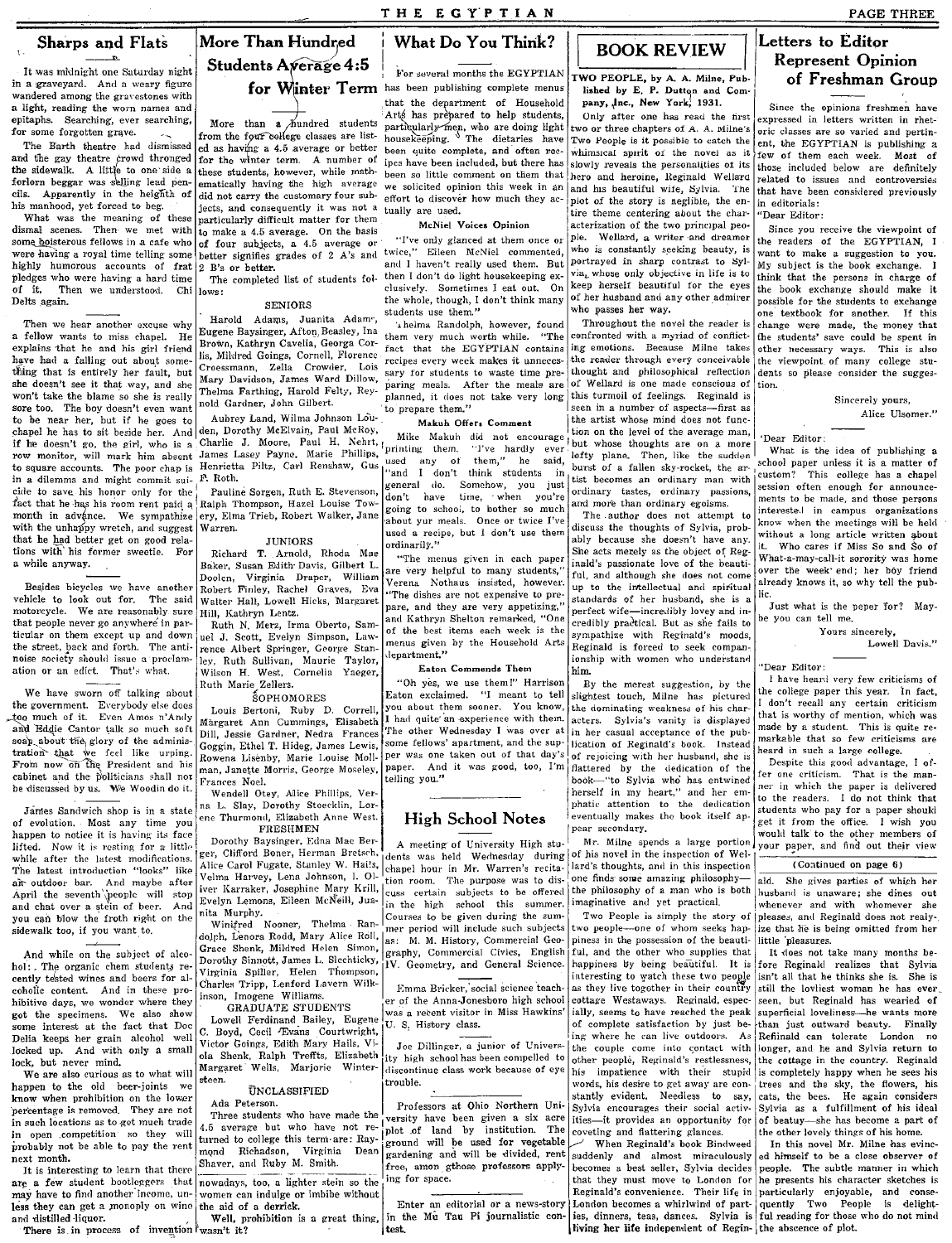Act of March-8, 1879.

### THE EGYPTIAN

**Between the Lines** By B. M. G.

Today we bid A fond adjeu To all our parched Simplicity. There'll come a day When we may couch A far-off look Here in our eve And talk of when Our land was dry, Ere we became Amphibians, And, like our late Grandads, relate How we struggled Across the great American Desert with tongues Swollen with thirst And dust-dry throats

Ah yes, some day

We beery bloats

Will be a fount

Of anecdotes.

Over our great,

Round poochy paunch

Accompanied by

The pretzel craunch

We'll tell the tale

Of three point two

And how we made

W. C. T. U.

With its iced tea

Let's lie in it.



#### THE SPHINX KNOWS:

Well, I'm feeling pretty shitzy about that long column last week. I reckon I can just rest on my laurels for awhile.

Time was when I looked upon the Southern Illinois Teachers Meeting as a time for vacation for me and my cronies while the "has beens" held forth at the school. Now it's a gathering of my contemporaries. I haven't felt so at home in my life as last week end.

If I were Leo Barker I'd object to that head: "Information About Leo Barker Gives History of College."

Along with the freshmen I like the idea of a corner for one's poems and literary efforts. The only trouble is they'd have to be signed and, well, most of mine wouldn't bear signing.

Nobody was killed during the Chi Delta Chi initiation.  $_{\rm{Rut}}$ some of the initiates looked the next-door-to-dead on Wednesday last

And that was a BAT and not a CAT that Kunze, Mansfield, and Baehr killed last week.

Paddy, directing a chorus of sprightly young ladies for the operetta, told them to sing with some expression, that at present they were acting like a church choir. Peg Hill surely is brave climb-

ing rocks and scaling heights. Maybe I'm dumh but Catherine Helmknap, Vera Slay, Ethel Hideg and one other girl who's always with them all look just alike to me. No. It was not possible to hear Will Durant.

Last week Leo Barker forgot to mention in his interview the fact that Mr. Pierce taught both men's and women's physical education.

One little girl, Elizabeth Smith, objects to the Sphinx letters-says the space could be used more profitably with names. That's all right, lady, I object, too.

THE SPHINX WONDERS:

Is it the time of year or the depression that's causing the popularity of pipes.

Did you see George Powers fall down at Enteninger's the other night. It looked funny, but he says it didn't feel that way.

Will Robert Munday develop an inferiority complex living with all the presidents and past presidents as he does.

Why Lowell Davis wonders why we have a college paper. Can it be attributed to his freshman, innocence or just what?

Was Jeanette Fitzgerald kidding us when she said she didn't want her name in this column? Too late to object now.

When people will learn to call this institution of learning a "college" and not a school. The latter term should have been dropped when he graduated from high school.

What has caused the epidemic of infected necks, heels, fingers, et " a "Four out of five have it."

If Leo Brown can still play a (l. te as well without a flute as with one.

To just what irresistible charm Out Was in Smith exercises over girls could be attributed.

Why it is against Sidney Damron's principles to eat before six o'clock. He says he does every-

### **Chapel Notes**

لمشتر

Monday Harold Green played as a trombone solo the number, The Shepherdess, by Carrie Jacobs Bond. The special solo numbers are always appreciated as variations from the usual program, but, as we have said before, there is no justification for devoting the best talent of the orchestra to such inferior music.

Coach McAndrew asked last week that students who expected to receive scholarship letters, that is, those who hold 4.5 averages for the fall and winter terms, leave their names in his post box in the business office. The .<br>letters, however, will not be awarded until later in the term.

The outstanding musical offering of the week was a violin solo played by Helen Gardner, Scene de Ballet. Miss Gardner's poise made her rendition of the caprice particularly well toned and balanced.

President Lotus D. Coffman of the University of Minnesota addressed the assembly Friday morning, discussing the character of present day college student. According to Mr. Coffman the modern collegiate has become more intent in his desire to bearn and to know. He is not of the "lost generation," Mr. Coffman de-<br>clared, but of the rising generation on which the world can base its hope.

thing regularly but get up, and that he does that regularly tooat the last minute.

Did you see that "Chaos" poster<br>in the "Save the Schools" display. It was really good. So were the others.

Why the speakers at the Teachers' meeting couldn't have used some subject other than the depression in their addresses.

#### Dear Sphinx:

You are supposed to be so wise and so old. Can you tell me one thing? Do great tall boys EVER fall in love with short girls? I don't mean medium size girls; I mean short ones. Or maybe I don't mean do they fall in love<br>with them. What I mean is would a big tall boy date a short girl? There's Clarence Stephens; he's tall; and he dates a well, at least mediumly tall girl. Of course she's young, but age has nothing to do with height, it seems. Then, there's Jim Gray. I've never seen him with a girl who wasn't at least eight inches taller than I. And Jim McGuire, his girl's tall too. Of course I can see how there's an advantage in at least approximate height. Otherwise I suppose onemight have to rig up a telephone system in order to carry on a conversatin. But there's such a thing as sitting on your back, you know.

#### Disgustedly, SHORTY.

Dear Shorty:

Your's is a unique letter. Now that you mention it, those tall fellows do not date short girls. But I've lived a long time with the platitude, "A tall fellow always picks out a girl he can put in his pocket." Didn't you ever hear it? And look at our editor and John Gilbert and Mr. and Mrs. Dilla<br>Hall, and Dean and Mrs. Wham, for that matter. There's a lot of difference in their heights.

I'm afraid it's a personal matter and not one of size with those boys. Sorry.

And lemonade Taboo, When we transpose Our thirst into A florid nose We may regret The color of Our cyranos: But we are those Fickle ones who Have given birth To three point two; And, tho it be For good or bad We must admit That we've buttered Our bread-so now

of good music and its orchestral interpretation. The recent chestra's effort on numbers from Romberg's "The Student Prince" serves to testify that if the students are innocent of

Those who have preached that the orchestra is doomed to the fate of casting pearls before swine must moderate their pronouncement. If the orchestra performs and receives only cursory applause, it must learn that the fault is not in its stars but in itself that no response is forthcoming.

meet thier obligations as soon as possible.

The interest of the students was the first thought of the school administrators in the bank upheaval. We can insure the continuance of so liberal a policy by justifying with cash the faith of the administration in the students.

THE STAFF Editor ................ Faculty Advisers ........... ESTHER M. POWER, DR. RICHARD L. BEYER 

Charter Memoer Illinois College Press Association.

Member of Columbia Scholastic Press Association.

Entered as second class matter in the Carbondale Post Office under the

#### REPORTERS AND SPECIAL WRITERS

Kelley Dunsmore Maurie Taylor Jane Rose Whitley George Bradley Eileen McNiel Dorothy Page William Randle Frances Matthews Frances Noel

#### **BUSINESS ORGANIZATION**

#### THE QUESTION OF HONOR LETTERS

Honor letters have at last become the important topic of the day. Those students whose scholastic record is A-B may greatly aid the faculty committee by turning in their name to Captain McAndrew, so that the time devoted to verification of grades will be minimized. Those deserving scholarship letters are seldom slighted because the factors which influence such awards are after all mechanical in nature, requiring time rather than deliberation

For students who receive letters in activities, however, the process is not so simple. Since discrimination among those eligible is so difficult the faculty committee would appreciate suggestions from students and organizations in order that no one will be overlooked. Such recommendations do facilitate the work of selecting winners.

### WE DO APPRECIATE THE ORCHESTRA

يقن په

The prolonged applause which an unusually good rendition by the orchestra excites belies the long standing criticism that the student body is absolutely devoid of any appreciation spontaneous show of genuine enthusiasm elicited by the orany great amount of technical appreciation, they most certainly are not immune from the purging emotional thrill which good music inspires

PAY YOUR DEBTS A recent announcement disclosed the fact the spring term

fees which were deferred because of the bank holiday are now payable at the Business office. Those who are no longer affected by the temporary closing of the banks are asked to

Billy Gangle

EGYPTIAN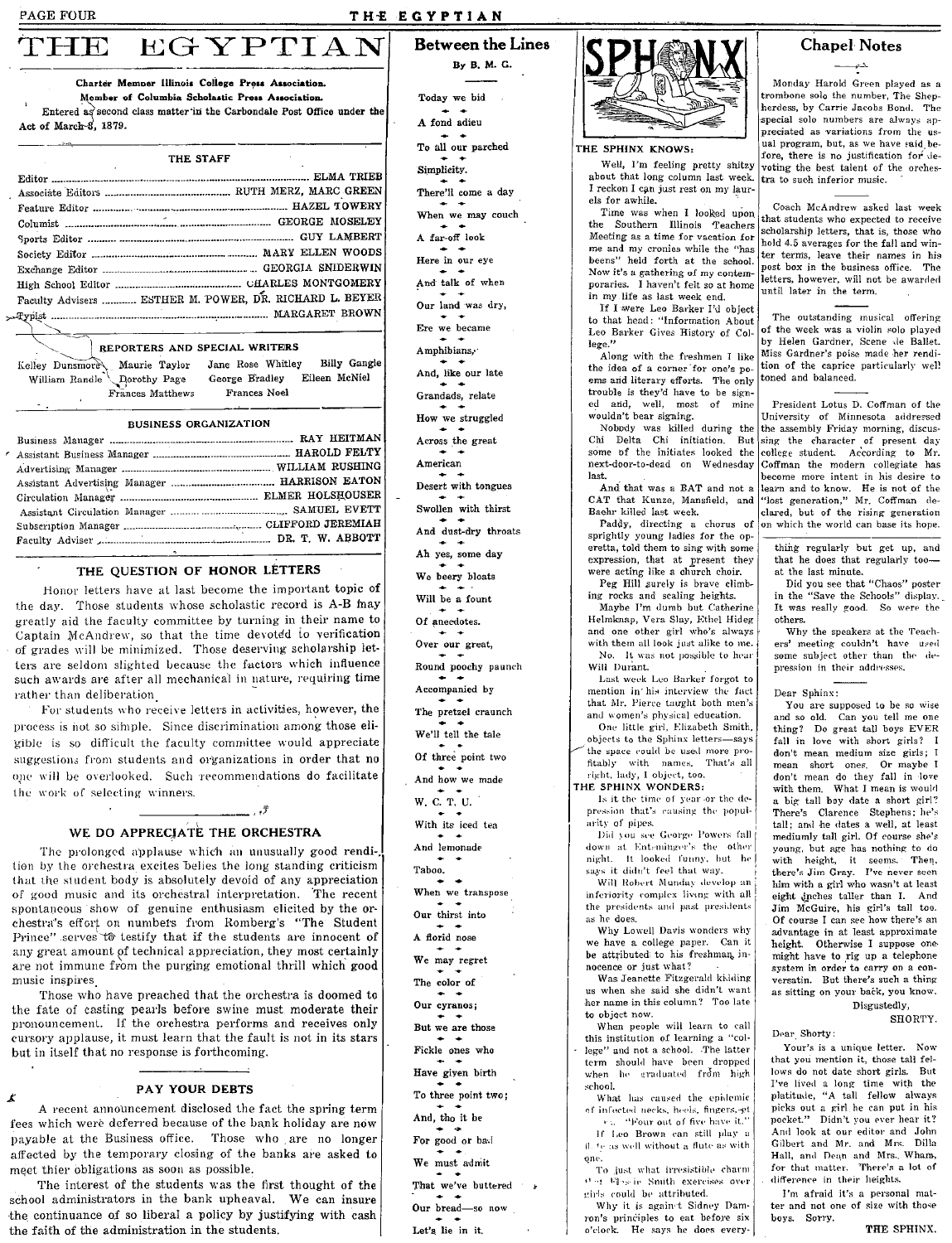# SEVEN NEW CHAMPS CROWNED I. INITIAL MEET I. Independicitis last week

The fifth annual boxing and wrestl- 160 lb. division: Earnie Deason's ing 'tournament held in the college title will be kept in the family for

was declared a draw at the end of 'one minute, 45 seconds.<br>
the rounds, but Knash won in the  $\frac{1}{25}$  lb. division: Hensen seemed  $\begin{bmatrix} 1 & 1 \end{bmatrix}$ . It will be a colossal job to choose

and reach James O'Malley copped the not as easily worried as was Belcher. The company of the set of a suitable track is going to make it a problem to get the men in shape in the company of the men in shape in the company o

tire bout, although Wiggins got freshmen participated. Although I (are of by Clarence Pierce of by Clarence Pierce and Clif-<br>1 some solid jolts on "Swool" Brown was injured with almost five and Clarence Pierce Pierce Pierc

H.J.-io. division: This serap was a transmission of the watter of track meets.<br>give and Tripp. Travelstead won the first even at Hurst-Bush last week. The series in the first of tryout at Hurst-Bush last week. The the bout went into an overtime per-<br>
ind. Randall tripped and fell owner. C. OF C. TOMORROW NIGHT 1880 event will find the following<br>
ind. Randall tripped and fell inthe the following:<br>  $\begin{bmatrix} 880 & \text{event will find the following result, and the following result, we must have a new solution.} \$ seon,1 round cand rested till, the count of nine. He came back fast in the third and was more aggressive highly entertaining is planned for the **Teachers' Meeting** [ pecially has shown up well. but would often step into one of regular meeting of the Chamber. of<br>Laney's left jabs to the jaw. Laney Commerce to be held tomorrow even. During the Friday morning session and Lemme finished in a close race Lane, 's left jabs to the jaw. Laney Commerce to be held tomorrow even-<br>held tight to his defensive tactics in  $\lim_{n \to \infty}$  at seven o'clock in the Socratic

ed in warding off the fast blows of School Board, wil address the meet- ering the fact that he has been in-<br>Eaton who was aggressive throughout, ing. Eaton who was aggressive throughout, ing, structure in the less than all the structure for less than  $\Gamma$ 

the 124-lb, weight crown as he out- eral vocal selections, and with another ance that closely resembled mature<br>pointed Boner in a fast, but conserv- reel of talkies, shown by Mr. Hamil- teams in smoothness and difficulty o ative bout. The Murphysboro boy ton, the meeting will be concluded. feats. sought this championship more than a year ago, and, finally realized it last week.

#### Wrestling Matches

Luther Upton retained his wrestling-crown as he casily disposed of his<br>opponent, - Ralph Uhles, runner-up last year in his division copped the crown from Mike Belbas, defending champion. The matches were eight minutes long and had to be won by a fall or more than a minute time advantage, otherwise a tie resulted. Heavy weight: The heavy weight , match proved to he a rough and i :1

 $\mathbf{I}$ 

AT BOXING, WRESTLING MATCHES ONLY MINOR UPSETS OCCUR; the start and Morawski and Pot-<br>BOUTS CONSISTED OF THREE at least a minute time advantage in TWO-MINUTE ROUNDS order to win. Pottorff had only 45 econds advantage.<br>160 lb. division: Earnie Deason's

ing tournament held in the college title will be kept in the family for MR. LELAND P. LINGLE The Carbondale trackmen will open gymnasium Wednesday night, March another year as a prother, Russel, MR. LELAND P. LINGLE their season Friday, April 7, when<br>29, saw three new boxing champions piled up the enormous time advantage Coach of Track they journe 29, piled up the enormous time advantage characteristic champions with the enormous time advantage champions champions on his and four new wrestling champions of five minutes, 18 seconds on his the initial meet.<br>
and in the houts. Client of the limitial meet.<br>
ad in the houts. Client of the limitial meet.

Hea\',Y blow~ ~\ sluggIng pl'ev~Il- seconds.~ May 12~13-Teachers meet at Nor-

to an overtime period. The heavy champion, used every ounce of en- May 19-20—Little Nineteen at Knox. up in the high and low hurdles, broad pugilists fought like veterans of the ergy to ward off theaggressive Peter- May 19 ergy to ward off the eggressive Peter- May 24-Shurtleff at Carbondale. Hubbard and Mastella, both veterans, ring. In the first half Miller worked inel in a slowed up match. Grapplers  $\begin{bmatrix} \text{may} & \text{z}_4 & -\text{squared} \\ \text{may} & \text{z}_4 & -\text{squared} \end{bmatrix}$  and  $\begin{bmatrix} \text{may} & \text{z}_4 & \text{tational} \\ \text{may} & \text{z4} & -\text{sational} \end{bmatrix}$  and  $\begin{bmatrix} \text{may} & \text{z}_4 & \text{tational} \\$ on Knash's mid-section, but later did not hit the mat in the last half easily placed in both hurdle races.<br>
turned his attention to the head of the bont Red Union got a little easily easily Hubbard is also one of the best our future interest that the head. In the head of the best dis-<br> **Exampled his attention to the best dis-**<br> **Example 2008** Concentrated about all his ef- time advantage hefore his strength Example about all his effective and the boundary of the strength concentrated about all his effective before his strength ending before his strength ending the strength of the strength eus throwers in Missouri. Niemann and A really the second was a draw. Mille, the mainder of the boat included to it by the broad jump. Tinnin of Cape<br>
That rounds seemed to be Knash's, using conservative tactics in the re-<br>
while the second was a draw. Mille, first rounds seemed to be Knash's,  $\frac{1}{100}$  using conservative tactics in the re-<br>while the second was a draw. Mille, mainder of the bout. Peternel held was close on his heels. Fergerson,<br>I was close on his heels. Fergerson, was close on his heels. Fergerson, came back in the third to punish the crown in the 125 lb. class, but 1 and the individual control of the trown in the 125 lb. class, but 1 an outstanding distance man while in the intervention of the trown in the 125 lb. c Knash for the rest of the bout, but was overweight for that division this  $\begin{array}{c|c}\n\hline\n\text{high school recently} \\
\text{in ten minutes flat.}\n\end{array}$ could not keep him down. The bout year: Upton's time advantage was in the set of the miuntes flat.<br>was declared a draw at the end of one minute 45 seconds

**opponent to the canvas on three oc-**, in a spirited battle and got the only number of the Maroon squad. There  $\sigma$  is explored by  $\sigma$  and  $\sigma$  a spin-ted battle and got the only number of the Maroon squad. There are num easions. fall of the evening in seven minutes, exercise to be-a promising crop of the evening in seven minutes,  $\frac{1}{2}$  free streams to be-a promising crop of  $\frac{1}{2}$  free streams. The seconds of the externe streams an four seconds. Both were strong and  $\frac{1}{2}$  seconds and  $\frac{1}{2}$  liestimen, but the adverse weather With a slight advantage in weight had plenty of ability, but Hensen was ("Onditions" on the lack of the lack of the lack of the lack of the lack of the lack of the lack of the lack of the lack of the lack of the lack of th

fastest and serapplest clash of the informal singing. Virginia Shields this city. Mr. Hanson, who graduat-<br>fastest and screpplest clash of the informal singing. Virginia Shields this city. Mr. Hanson, who graduat-<br>evening. will then offer a saw solo. after which ed from S. I. T. C. last June, is now measur.<br>Mr. J. D. Dill, member of the Normal teaching at Lincoln school. Considthe enu. Devor's reach probably aid- Mr. J. D. Dill, member of the Normal teaching at Lincoln school. Consid-<br>ed in warding off the fast blows of School Board, wil address the meet- ering the fact that he has been in-

The Belmont quartet will offer sev- year ,the tumblers gave a perform-

FOX'S DRUG STORE-Your Walgreen System More for your money. If you want to cash a check,

write a letter, meet a friend, or rest a while, come in. You are welcome.

HAND TAILORED SUITS \$15.00. F. B. SPEAR 302. South Illinois Avenue

# OF TRACK SEASON BOOKED, APRIL 7

PONENTS IN THIS FIRST **CONTEST** 

Most of the baxing bouts were the latter and the latter indoor meet which was held<br>the baxing bouts were en last year by Belbas, but was not April 7—At Cape Girardeau.<br>The influence interventing was not quite en last year so interesting. Each bout consisted to be put off this time. The match  $\begin{bmatrix} \text{April } 15 \end{bmatrix}$  of three included all the state.<br>Of three two-minute rounds with an was very even and very slow. Only April 19—Cape at Carbonda extra round in case of a tie. I lone was the crowd given a thrill April 25—Washington University at The Kirksville Teachers won first,<br>Heavy Weight Division This came when Belbas rushed Unles Carbondale. Heavy Weight Divis  $r$  and the flux of the state of the state of the state of the state of the state of the state of the state of the state of the state of the state of the state of the state of the state of the state of the ladder of the l

ern, Eastern).<br>
May 12-13—Teachers meet at Normalism The Indians showed a powerful set-<br>
May 141-20—Little Nineteen at Knox<br>
May in the high and low hurdles, broad<br>
innm discuss and the time will

the rounds, but Knash won in the 125 lb. division: Hensen seemed  $\frac{1}{2}$  a winning team from the enormous extra period when he dropped his to have the edge all the way through a winning team from the enormous much a win

which was full of punches. 113 lb. division: Probably the property plete team at the present time, but it it is possible to suggest some of the perand the division: Swotlond rush interesting match was the first of  $\frac{1}{2}$ ,  $\frac{1}{2}$ ,  $\frac{1}{2}$ ,  $\frac{1}{2}$ ,  $\frac{1}{2}$ ,  $\frac{1}{2}$ ,  $\frac{1}{2}$ ,  $\frac{1}{2}$ ,  $\frac{1}{2}$ ,  $\frac{1}{2}$ ,  $\frac{1}{2}$ ,  $\frac{1}{2}$ ,  $\frac{1}{2}$ ,  $\frac{1}{2}$ ,  $\frac{3}{2}$  some solid joks on "Swool" Brown was injured with almost five  $\frac{3}{2}$  is the second second. Starting the first number of the first research starting the first contract of the first research of the first resear egy was resorted to by Swofford in gain a competent of the ad- of GLONGE STANLET, external from admit and broad jumper, who received a<br>egy was resorted to by Swofford in gain a community, 42 second time ad-<br>order to offset onder to offset his disadvantage in vantage.<br>| Coach L. P. Lingle is hoping to win<sup>th</sup> the initial meet. Other runners are:<br>| Coach L. P. Lingle is hoping to win<sup>th</sup> the initial meet. Other runners are: wei)!ht. the pole vaulting events in future: Captain Davidson, Travelstead. an,l **i i**ffreshmen fighting for a place: Lem-<br>A program that is expected to be **Tumbling Team at** the logically the the man community of the program that is expected to be

Lancy select jack to the jack tax selection ing at seven o'clock in the Socratic of the Teachers' Meeting a trio come in the tryouts in the mile. Eskew the extra period—letting Randall hall.<br>
he extra period—letting Randal As the first number,  $M:$  Ralph and Lottie Hall entertained with a will have to bear the two-mile bur-<br>Hamilton, district manager of the selection for niano, flute and clarinet. given' to Laney, Hanlliton, district manager of the selection for piano, flute and clarinet. den. Lawrence Lipe, letter man,<br>given to Laney. Clifford Devor Caterpillar Tractor Company, will At this same session Earl Hanson 135 lb. division: Clifford Devor Caterpillar Tractor Company, will At this same session Earl Hanson pulled a muscle playing basketball retained his crowfi in this division as present a reel of talkies. Following: presented his tumbling team made up and will not compete in the first meet he outnointed Harrison Eaton in the this number, the audience will join in of boys from the Lincoln school in and perhaps not at all during this

I

,L

# and will be out indefinitely.

, Tumbling Team at one, Keuhn, and Evans. Le<br>Cachers' Meeting ing that the Not to Compate

the high hurdles while Devor, King, Purnell, and Bell will be in the low barrier event.

Bauder Will Throw Discus

A veteran of last year's champion track outfit, Bauder, will put the shot and throw the discus. Bricker will be in both events, with Duckworth in the shot and Morawski in the discus.

The javelin event will see two veteran performers-Brown, Little Nineteen champion last year, and Smith, consistent point winner last year.

Cape Girardeau has won but a single meet from Southern .in seven years and then by one point. Carbondale won last year by 20 points.



Those Cruneck Sweater:

In Yellow, Blue, White you See on the Campus come from

PATTERSON'S

and they're only

\$1.25 For either Boys or Girls

# THE NEXT BIG HIT WILL BE

Gray Flannel Slacks

Brown Buck Shoes THEY WERE A HIT AT PRINCETON AND YALE We KNOW YOU'LL LIKE

PATTERSON'S College Wear for College Men



# , West of Campus

NEW SPRING AND SUMMER FOOTWEAR For Both Men and Women \$1.88 and \$2.88

, PEOPLE'S SHOE STORE

Mings, Stotlar and Mitchell will take